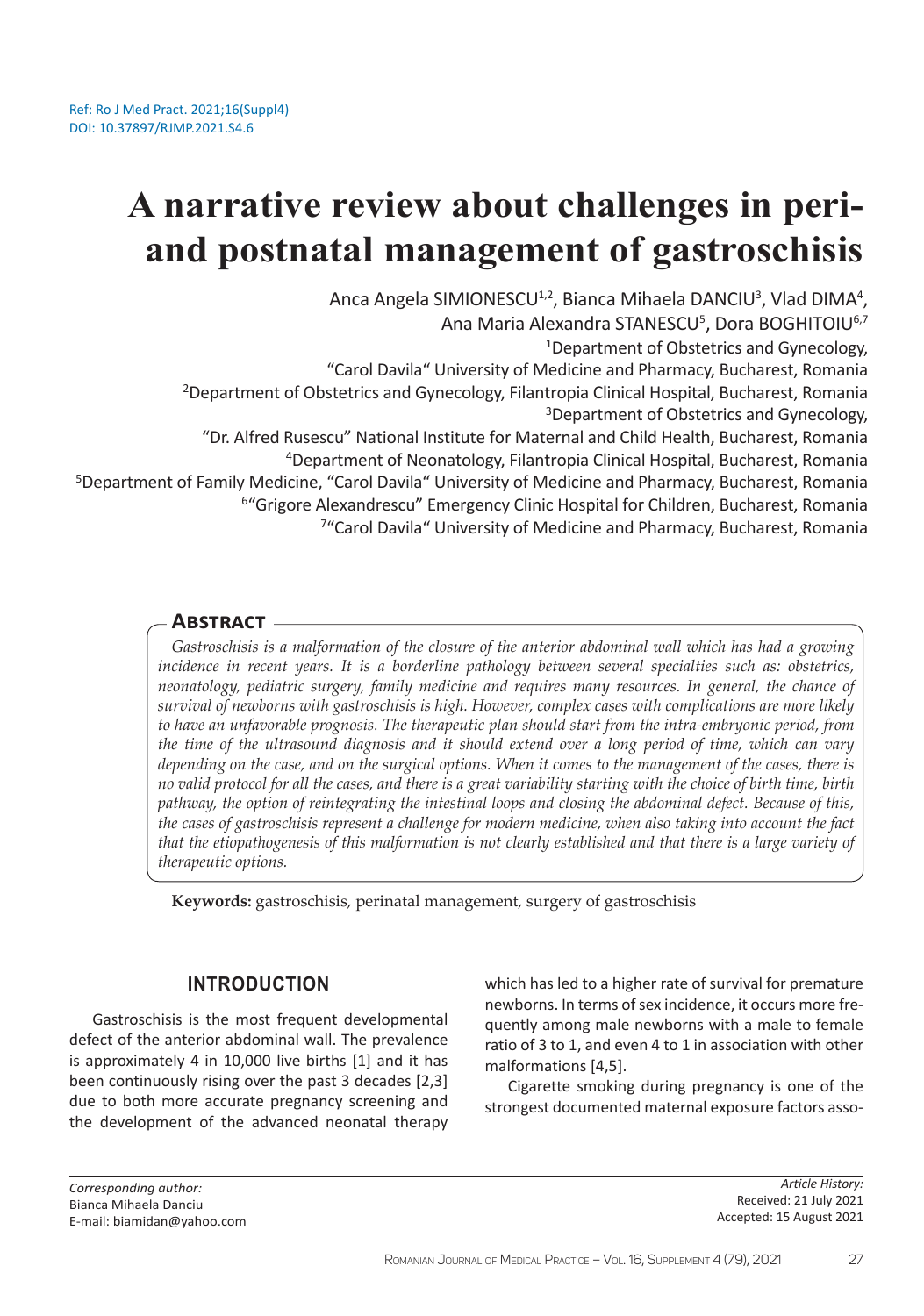ciated with increased gastroschisis occurrence [6]. There is also a well-documented relationship between young maternal age and incidence of gastroschisis, where the teenage mothers are considered to be a high-risk group [5,7].

According to a recent global multinational study [8], among gastrointestinal anomalies, mortality prognosis of gastroschisis depend on country income strata. In high-income countries, survival rates exceed 90% [9], but the treatment used, starting from the childbirth technique, the early postnatal management, the closure technique and nutritional support requires a large amount of resources which causes this pathology to be among the most expensive in neonatal intensive care units (NICUs) [8,10]. The 10% morbidity is attributed to complex gastroschisis which represent the cases leading to intestinal failure. These babies have the highest risk of adverse outcome, requiring long term parenteral nutrition, mechanical ventilation and special NICU strategies and treatment [11,12].

Gastroschisis was first described in the literature by Calder in 1733 [13]. It is a periumbilical abdominal wall defect that results in the herniation of abdominal structures (usually bowel, but it is also rarely associated with liver herniation) out of the abdominal cavity. The malformation is dangerous for the fetus because of the exposure of the intestinal loops to amniotic fluid in utero and the complications that might arise in the extrauterine life. The changes that may occur in the structure of the intestinal loops are caused by both the exposure to amniotic fluid, with irritating effect, but also by the compression made by the edge of the orifice on the venous and lymphatic circulation [14].

# **EMBRYOLOGY OF GASTROSCHISIS**

The abdominal wall results from the fusion of four mesodermal folds: the cephalic one that forms the thoracic wall and the epigastric portion of the abdomen, the caudal fold that forms the perineum, the bladder and the hypogastrium and the lateral folds that form the lateral walls of the abdomen. The mesodermal folds fuse in the center, thus forming the umbilical ring which is completely formed in the fourth week of intrauterine life. The primitive intestine has a faster growth than the abdominal cavity in the 6th week, which leads to its herniation through the umbilical ring, and then passes through the process of rotation and reintegration between the 10th and 12th weeks of intrauterine life. There are 4 possible theories for the pathogenesis of the gastroschisis: the failure of the mesoderm to form the body wall [15], an abnormal involution of the right umbilical vein leading to weakening of the anterior body wall [16], a vascular accident of the right vitelline artery which leads to infarction and necrosis of the body wall at the base of the umbilicus [17], or the rupture of amnion surrounding the umbilical ring [18].

# **MANAGEMENT OF CASES**

The management of gastroschisis cases is a complex process, which requires a multidisciplinary team that must establish the best therapeutic plan for the particularities of each case. Starting with the diagnosis, which should be made as early as possible, and continuing with the follow-up of the pregnancy and the evolution of the malformation, the perinatal time, the choice of therapeutic option and the post-interventional follow-up, these are all steps that need to be taken according to protocols, case variability and maternal consent.

#### **Prenatal diagnosis**

Nowadays, gastroschisis is usually diagnosed on prenatal ultrasonography in the first trimester of pregnancy [19].

While herniated intestinal loops lacking a covering membrane can be visualized by prenatal ultrasonography, the accurate prognosis of these fetuses still remains challenging. The herniated intestinal loops floating in the amniotic fluid, intra or extra-abdominal bowel dilation [20], polyhydramnios [1] are ultrasonographic signs of gastroschisis. The main differential diagnosis is the omphalocele (table 1).

A recent study of 34 cases of gastroschisis showed a positive predictive value of 100% for predicting simple gastroschisis for a cut-off value of 18 mm for intraab-

*TABLE 1. Comparison in terms of ultrasonography between gastroschisis and omphalocele [21,22]*

|                                       | <b>Gastroschisis</b>                                                                                                                                                            | Omphalocele                                                                                                                                                           |
|---------------------------------------|---------------------------------------------------------------------------------------------------------------------------------------------------------------------------------|-----------------------------------------------------------------------------------------------------------------------------------------------------------------------|
| Covering by the<br>amniotic membrane  | No membranous covering                                                                                                                                                          | Presence of the covering amniotic membrane. If the sac is<br>ruptured, it may look like gastroschisis but with remnant<br>omphalocele sac and abnormal umbilical cord |
| Presence of other<br>herniated organs | Usually no other solid organ herniated                                                                                                                                          | More frequently associated with the presence of solid<br>organs like: liver, spleen, sometimes gonads                                                                 |
| Location                              | Paraumbilical, most often on the right<br>1% of cases are located on the left side of the<br>umbilicus (same associated abnormalities,<br>complications and survival rate) [23] | Within the insertion of the umbilical cord into the<br>abdominal wall                                                                                                 |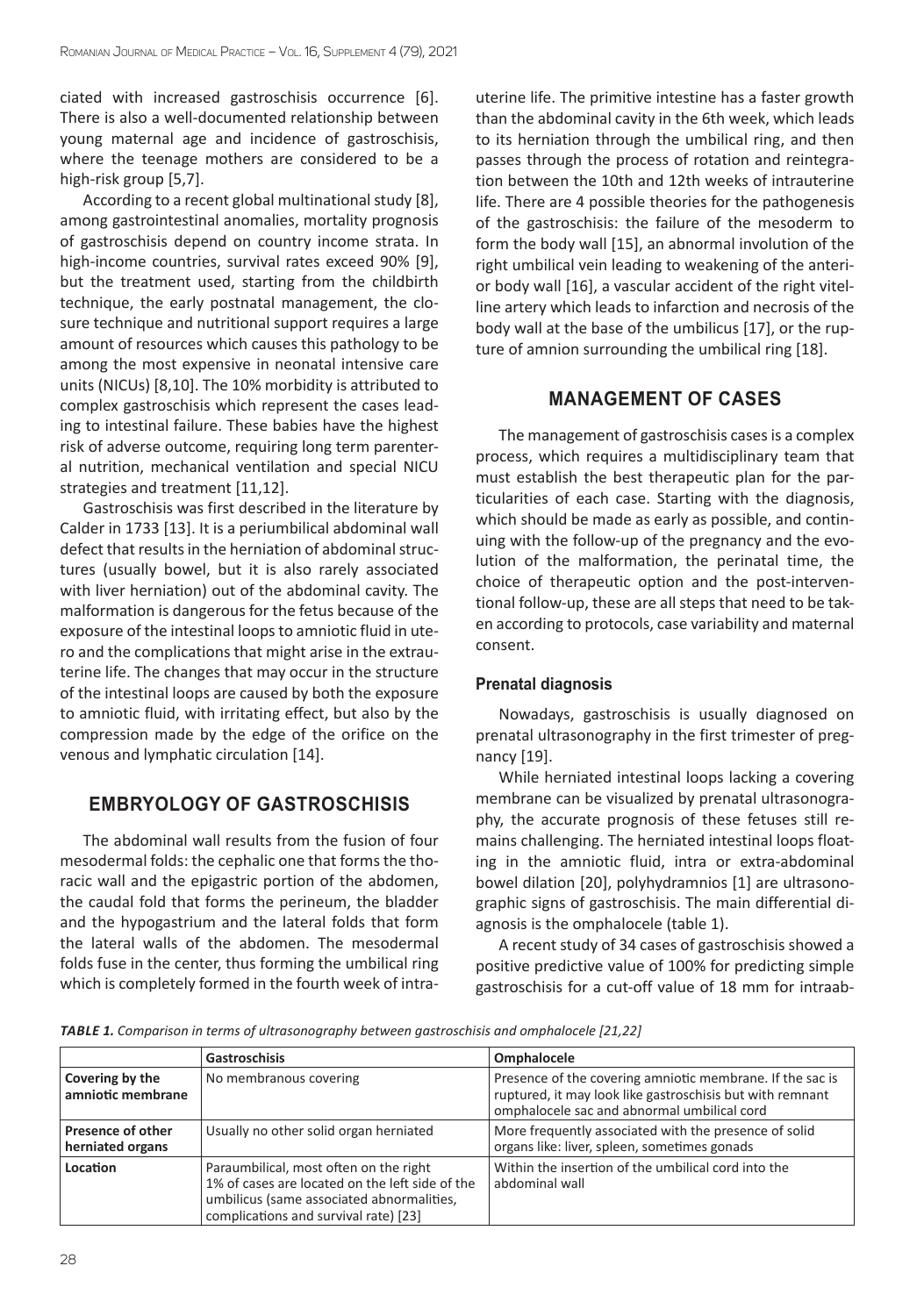dominal bowel dilatation [23]. McNelis et al. has founded a different body composition of intrauterine growth restricted fetus with gastroschisis associated with the prediction of the neurologic outcome [24].

#### **Perinatal management**

Cases of gastroschisis should be considered by a multidisciplinary team consisting of at least: an obstetrician, a neonatologist, and a pediatric surgeon.

When it comes to the delivery, this should take place at a tertiary care center with a NICU and a pediatric surgery team if possible. Otherwise, the risk of complications increases significantly [25].

The timing of birth is an intensely debated subject, due to the fact that it is necessary to balance the need for the fetus to stay as close as possible to term in the uterus, in order to finalize the development, and the negative effects of amniotic fluid on the intestinal loops, for which every extra day can result in their irrecoverable damage. Because of this, elective preterm delivery can lead to well-established prematurity related complications, such as respiratory distress syndrome, while the long term exposure of the bowel to amniotic fluid cand lead to necrosis, atresia or necrotizing enterocolitis.

|          | <b>TABLE 2.</b> Studies regarding the most appropriate time of |
|----------|----------------------------------------------------------------|
| delivery |                                                                |

| Study                       | Conclusions regarding delivery time and<br>method                                                                                                                                                                                                                                                                                  |
|-----------------------------|------------------------------------------------------------------------------------------------------------------------------------------------------------------------------------------------------------------------------------------------------------------------------------------------------------------------------------|
| Mesas Burgos<br>et al. [26] | Planned cesarean delivery at 35 weeks is<br>recommended                                                                                                                                                                                                                                                                            |
| Overcash<br>et al. [27]     | No evidence to support routine induction of<br>delivery                                                                                                                                                                                                                                                                            |
| Baud et al.[28]             | Induced labor at 37 weeks is associated with<br>reduce risk of bowel damage, sepsis and<br>neonatal death                                                                                                                                                                                                                          |
| Cain et al. [29]            | Delivery at 37-39 weeks is associated with<br>improved perinatal outcomes                                                                                                                                                                                                                                                          |
| Youssef et al.<br>[30]      | For every week in utero, the percent of<br>patients with severe matting (disruption<br>of the normal smooth bowel wall contour)<br>decreases by 3.6%                                                                                                                                                                               |
| Nasr et al. [31]            | Delivery $\geq$ 38 weeks is associated with<br>increased bowel matting                                                                                                                                                                                                                                                             |
| Carnaghan<br>et al. [32]    | Preterm delivery is detrimental to neonatal<br>gut function resulting in prolonged<br>dysfunction. The positive effect of fetal<br>bowel maturation in the latter stages of<br>pregnancy has a stronger influence on bowel<br>motility and neonatal outcomes than the<br>negative effects of prolonged amniotic fluid<br>exposure. |

The motility pathologies occur because the maturation of the interstitial cells of Cajal take place in the later stages of the third trimester [33]. Given all of the above studies, the general recommendation, based on the available data, is the delivery at 37 weeks, while

also taking into account the particularities of each case and the obstetrician indications. Regarding the delivery method, multiple studies have shown that labor and vaginal delivery have not been associated with worse outcome [34-36].

#### **Postnatal management**

At the time of birth of the newborn with gastroschisis, the NCIU team must be present and prepared to provide homeostasis, respiratory support depending on their pulmonary status, thermoregulation, and protection for the bowels. At least one vascular access pathway must be obtained, while generally avoiding umbilical vascularization and a nasogastric tube placed for gastro-intestinal decompression.

Broad-spectrum antibiotics and fluids should also be administered as soon as possible. In the first 24 hours of life, fluid losses are 2.5 times higher that normal [37].

Volume resuscitation should be performed with care, in order to treat hypovolemia, while at the same time taking into account the side effects and complications that routine bolus fluid resuscitation brings [38].

The extruded bowel must be wrapped into sterile saline dressing and an impermeable material, to minimize the fluid losses. The bowels must be handled with great care to avoid compromising their vascularity.

# **CLOSURE OPTIONS**

These techniques depend on the state of the bowels and of course of the newborn. While the exposed viscera put the infant to an increased risk of infection and dehydration, these do not constitute a strong enough case for hastening their reintegration and the closure of the abdominal defect, in situation where this objective cannot be achieved *per primam*.

#### **Primary closure**

Primary reduction is the preferred method if the eviscerated contents can be safely placed into the abdominal cavity without causing excessive intraabdominal pressure. It has plenty of advantages such as: rapid placement of the intestines back into their physiological place, reduced risk of ongoing injury through exposure and mechanical irritation, lower rates of surgical site infection [39], decreased risk of vascular compromise, earlier initiation of enteral feeding [40]. It is not recommended to use primary reduction in the presence of thickened, matted, distended intestinal loops, and a small abdominal cavity, because it can lead to "abdominal compartment syndrome". This syndrome consists of lower limb vascular compromise, mesenteric ischemia and ventilatory insufficiency which are each separately life-threating complications.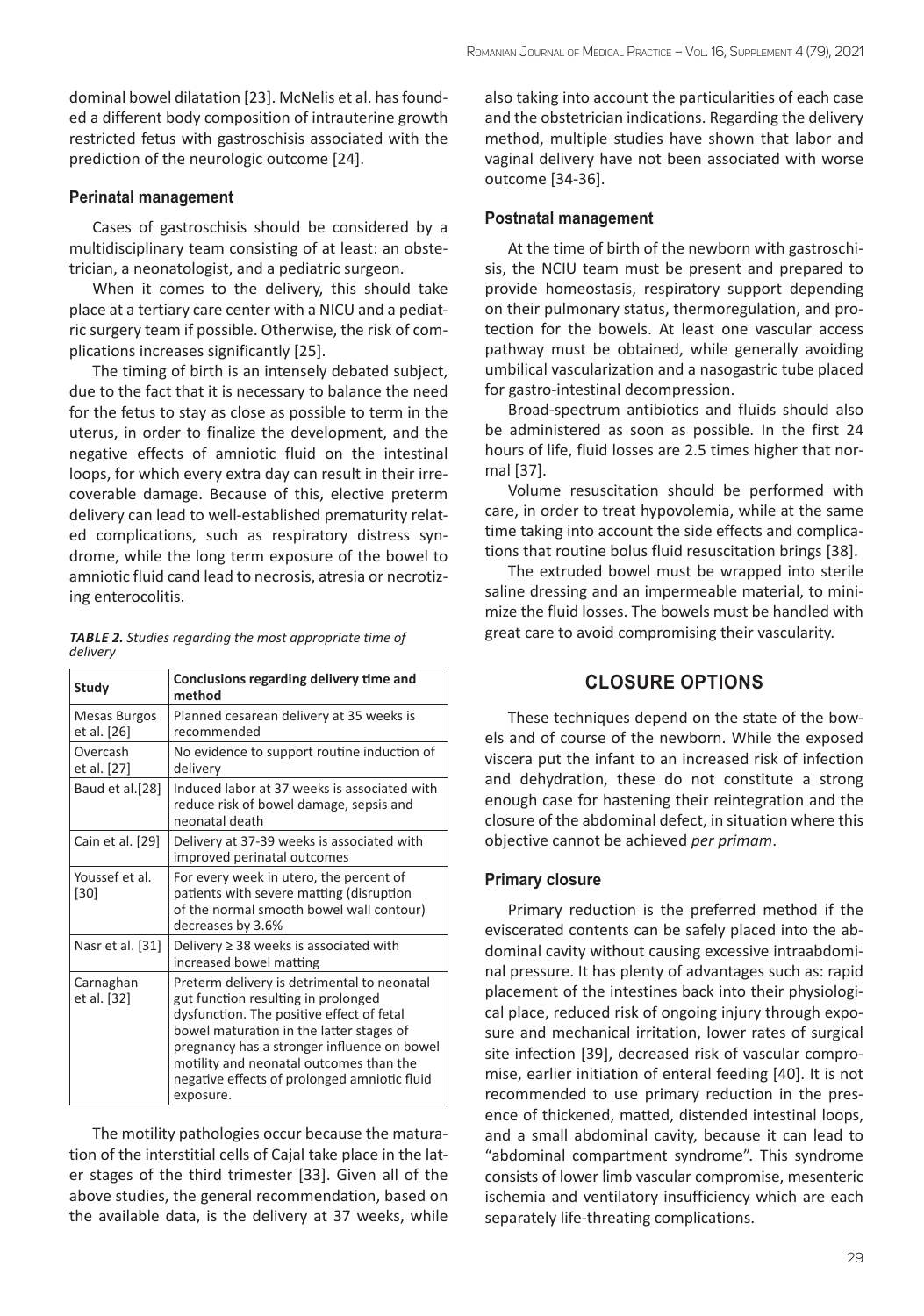Silo placement with staged reduction and delayed closure

Suturing Teflon mesh to the defect to allow gradual reduction and delay closure of the gastroschisis was a breakthrough in the treatment of this newborns. Schuster's technique uses a transparent preformed silo with a coil spring-reinforced, deformable ring at the base, through which the bowels are introduced [41].

Initially, the method was used only in cases where the intestinal loops were too distended to be inserted into the abdominal cavity *per primam*. However, there are studies that have shown that the widespread use of these Teflon bags has brought superior benefits to the reintegration and suturing of the abdominal wall defect *per primam* [42,43].

It is also important to specify that the placement of this device does not require general anesthesia and that it can be done in NICUs.

#### **Sutureless umbilical closure**

This method is the most recent discovery in the treatment of gastroschisis. By using this technique, the viscera are reduced, and the umbilical cord is stretched across the defect and held in place without using any fascial suturing [44,45].

After 2-4 weeks, the covered defect of the umbilical cord contracts all around, healing like a normal umbilicus. This technique does not require general anesthesia, and it has almost the same results with a silo [46].

### **POSTCLOSURE MANAGEMENT**

Supportive care in the NICU continues in the post closure phase with fluids, ventilation (if necessary), sedation and analgesia and parenteral nutrition (for as long as needed).

The signs indicating that the enteral feeding can be resumed are the absence of biliary drainage from the nasogastric tube, decreased abdominal distension and the presence of stools [47].

After its reintroduction, there is frequently a temporary intolerance to food, which is not due to the defect itself but it is due to a syndrome of altered motility of the digestive tract that occurs in some cases [48,49].

# **CONCLUSION**

Gastroschisis remain a malformation with favorable outcome, even for nondiagnosed cases in prenatally period.

> *Conflict of interest:* none declared *Financial support:* none declared

#### **REFERENCES**

- 1. O'Connell RV, Dotters-Katz SK, Kuller JA, et al.Gastroschisis: A Review of Management and Outcomes. *Obstet Gynecol Surv.* 2016;71(9):537-544.
- 2. Kirby RS, Marshall J, Tanner JP, et al.; National Birth Defects Prevention Network. Prevalence and correlates of gastroschisis in 15 states, 1995 to 2005. *Obstet Gynecol.* 2013;122(2 Pt 1):275-281.
- 3. Jones AM, Isenburg J, Salemi JL et al. Increasing Prevalence of Gastroschisis--14 States, 1995-2012. *MMWR Morb Mortal Wkly Rep.* 2016;65(2):23-26.
- 4. McGann KC, Arca MJ, Pulhamus M, et al. Left congenital diaphragmatic hernia and gastroschisis in a term male infant*. BMJ Case Rep.* 2021;22;14(7):e239181.
- 5. Castilla EE, Mastroiacovo P, Orioli IM. Gastroschisis: international epidemiology and public health perspectives. *Am J Med Genet C Semin Med Genet.* 2008;148C(3):162-79.
- 6. Skarsgard ED, Meaney C, Bassil K et al. Canadian Pediatric Surgery Network (CAPSNet). Maternal risk factors for gastroschisis in Canada. *Birth Defects Res A Clin Mol Teratol.* 2015;103(2):111-118.
- 7. Winter LW, Giuseppetti M, Breuer CK. A case report of midgut atresia and

spontaneous closure of gastroschisis. *Pediatr Surg Int.* 2005;21(5):415-416.

- 8. Global Paed Surg Research Collaboration. Mortality from gastrointestinal congenital anomalies at 264 hospitals in 74 low-income, middle-income, and high-income countries: a multicentre, international, prospective cohort study. *Lancet.* 2021; 398(10297):325-339.
- 9. Bradnock TJ, Marven S, Owen A et al. Gastroschisis: one year outcomes from national cohort study. *BMJ.* 2011;343:d6749.
- 10. Haddock C, Skarsgard ED. Understanding gastroschisis and its clinical management: where are we? *Expert Rev Gastroenterol Hepatol.* 2018;12(4):405-415.
- 11. Kilby MD. The incidence of gastroschisis. *BMJ.* 2006;332(7536):250-251.
- 12. Arnold MA, Chang DC, Nabaweesi R et al. Risk stratification of 4344 patients with gastroschisis into simple and complex categories. *J Pediatr Surg.* 2007; 42(9):1520-1525.
- 13. Chabra S. Gastroschisis: brief early history. *J Perinat Med.* 2007;35(5):455.
- 14. Coran AG, Caldamone A, Adzick NS, et al. Pediatric surgery E-book (Vol. 2). Elsevier Health, 2012.
- 15. Duhamel JF, Coupris L, Révillon Y et al. Gastroschisis: study of a series of 50 cases from 1960 to 1976 and therapeutic indications. *Arch Fr Pediatr.* 1979;36:40-48.
- 16. deVries PA. The pathogenesis of gastroschisis and omphalocele. *J Pediatr Surg.* 1980 Jun;15(3):245-51.
- 17. Hoyme HE, Higginbottom MC, Jones KL. The vascular pathogenesis of gastroschisis: intrauterine interruption of the omphalomesenteric artery. *J Pediatr*. 1981;98(2):228-231.
- 18. Shaw A. The myth of gastroschisis. *J Pediatr Surg.* 1975;10(2):235-244.
- 19. Oakes MC, Porto M, Chung JH. Advances in prenatal and perinatal diagnosis and management of gastroschisis. *Semin Pediatr Surg.* 2018;27(5):289-299.
- 20. Tassin M, Benachi A. Diagnosis of abdominal wall defects in the first trimester. *Curr Opin Obstet Gynecol.* 2014; 26(2):104-109.
- 21. D'Antonio F, Virgone C, Rizzo G, et al. Prenatal Risk Factors and Outcomes in Gastroschisis: A Meta-Analysis. *Pediatrics.* 2015;136(1):e159-169.
- 22. Goetzinger KR, Tuuli MG, Longman RE, et al. Sonographic predictors of postnatal bowel atresia in fetal gastroschisis.